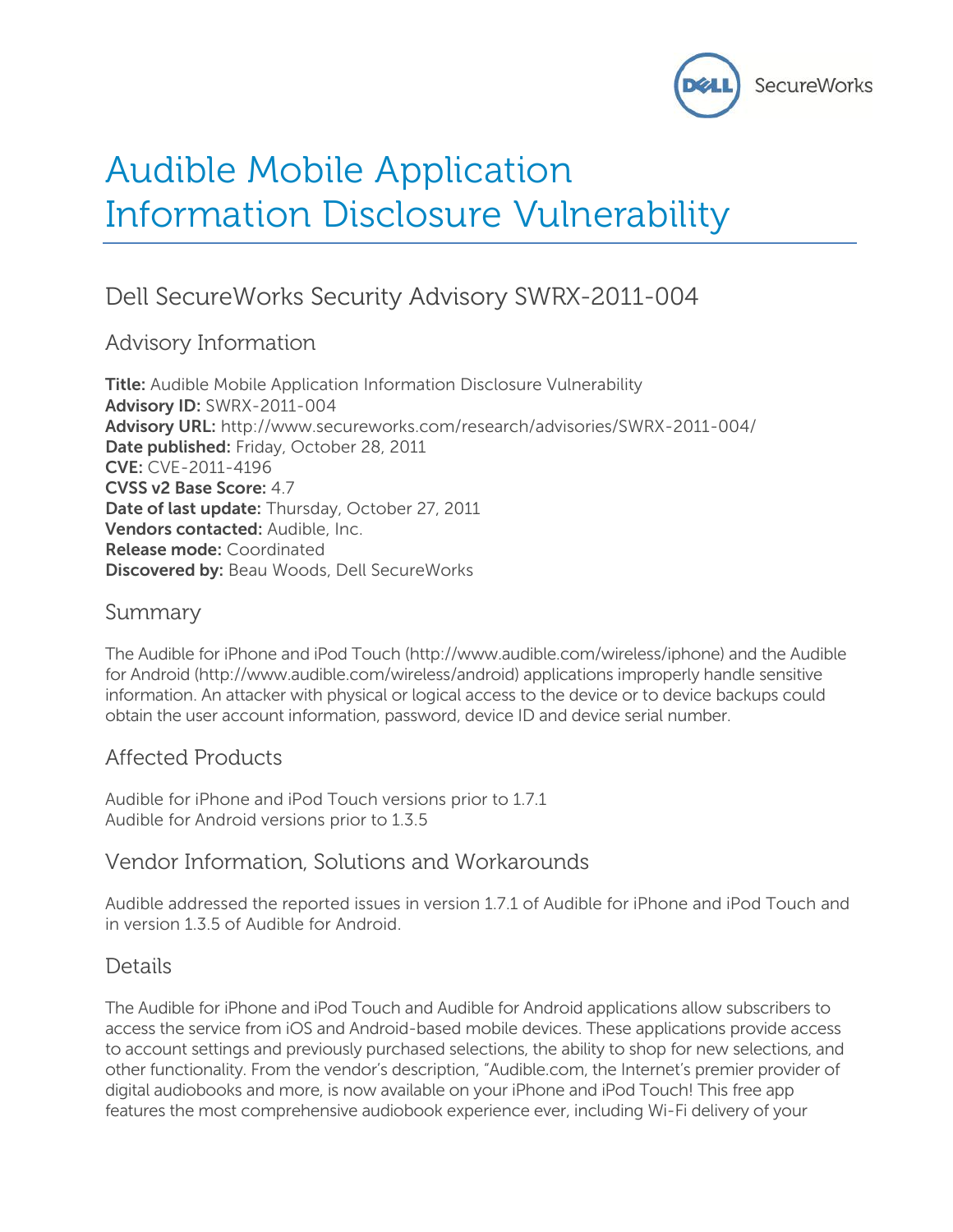

Audible.com library, access to the Audible.com mobile store, detailed listening stats, and much more." 1

As part of the initial authentication, the application sends an HTTP GET command to the backend server. This command includes the username, password, device ID and device serial number in the URL. The application writes a log entry for this authentication, which is stored on the device and is backed up when synced. Similar logging may occur on the Audible servers or elsewhere.

The password is either stored in cleartext or uses a trivial obfuscation scheme. The method of obfuscation is an encoding scheme where the individual characters of the cleartext password are converted to their decimal values, decremented by a constant decimal value and then converted into a hexadecimal sequence. The obfuscated hexadecimal representation of the password is prefixed by a digit that represents the decimal value used to decrement the decimal values of each character of the cleartext password. For example, the hexadecimal encoding of the string 'password' is '70617373776f7264'; using this encoding scheme, the resulting obfuscated string is '868596b6b6f676a5c' (keep in mind that the leading 8 is the decrementing prefix). The meaning of the initial prefix isn't known at publication time, but it may be the length of the username.

Example Python obfuscation and deobfuscation routines:

```
s = "password"
decrement val = 8def obfuscate_pass(password, neg_offset):
         obfuscated = str(neg_offset)
         for c in password:
                obfuscated += "%x" % (ord(c) - neg offset)
         return obfuscated
def deobfuscate pass(obfuscated):
         password = ""
        neg offset = int(obfuscated[0])
        i = 1while i \leftarrow \text{len}(\text{obfuscated}):
                password += chr(int(obfuscated[i] + obfuscated[i+1], 16) + neg offset)
                i + = 2 return password
print "original string: %s" % s
print "obfuscated string: %s" % obfuscate_pass(s, decrement_val)
print "deobfuscated string: %s" % deobfuscate_pass(obfuscate_pass(s, decrement_val))
```
Credentials are often reused across multiple services. Therefore, disclosure of these credentials could result in multiple account compromises. Depending on the degree of credential reuse, the

 $^{\rm 1}$  http://itunes.apple.com/us/app/audible/id379693831?mt=8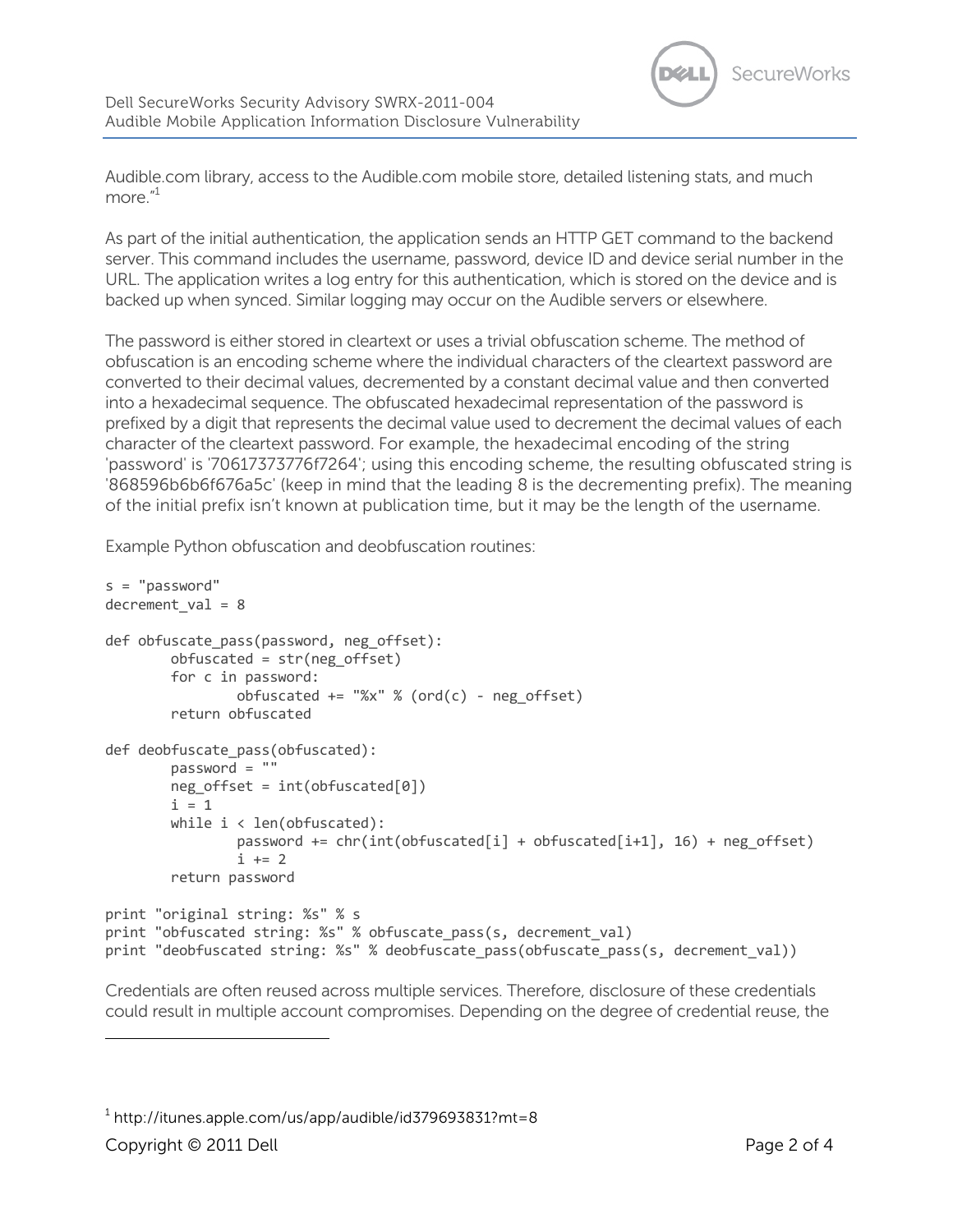

magnitude of compromise could include other third-party services, corporate accounts, personal email accounts, and more.

CVSS Severity (version 2.0)

**Access Vector:** Local **Access Complexity:** Medium **Authentication:** Not required to exploit **Impact Type:** Information Disclosure **Confidentiality Impact:** Complete **Integrity Impact:** None **Availability Impact:** None **CVSS v2 Base Score:** 4.7 **CVSS v2 Impact Subscore:** 6.9 **CVSS v2 Exploitability Subscore:** 3.4 **CVSS v2 Vector:** (AV:L/AC:M/Au:N/C:C/I:N/A:N)

#### Proof of Concept

Log files can be found in:

/var/mobile/Applications/**UniqueIdentifier**/Documents/logs/Audible\_**Date**-**Time**\_**iPhoneName**\_**Number**.log

A sample log entry:

**# Date** T **Time GMTOffset** ABRegisterDeviceRequest perform ABAudibleAction Start download URL:https://firs-tag7g.amazon.com/FirsProxy/registerDevice?deviceType=**DeviceType**&deviceSerialNumber=**SerialNum**

**ber**&email=**RegistrationEmail**&password=**Password**&certFormat=PEM&deviceName=**iPhoneName**

Screenshot:

|                                                                                                                                   |               | $\equiv$ Audible |                         |  | pol.    |                 | . |
|-----------------------------------------------------------------------------------------------------------------------------------|---------------|------------------|-------------------------|--|---------|-----------------|---|
| WARNIE<br>39 7:36                                                                                                                 |               |                  |                         |  |         | Q-Test          |   |
| <b>Show Log List</b>                                                                                                              | Move to Trash | Clear Display    | Insert Marker Reload    |  |         | <b>Filter</b>   |   |
| 14                                                                                                                                |               |                  | ABRegisterDeviceRequest |  | perform | ABAudibleAction |   |
| URL:https://firs-ta-g7g.amazon.com/FirsProxy/reaisterDevice?<br>Start download                                                    |               |                  |                         |  |         |                 |   |
| deviceType=TestDeviceType&deviceSerialNumber=TestSerialNumber&email=testuser@email.com&password=TestPassword&certFormat=PEM&devic |               |                  |                         |  |         |                 |   |
| eName=                                                                                                                            |               |                  |                         |  |         |                 |   |
|                                                                                                                                   |               |                  |                         |  |         |                 |   |

# Revision History

1.0 2011-10-28 – Initial advisory release